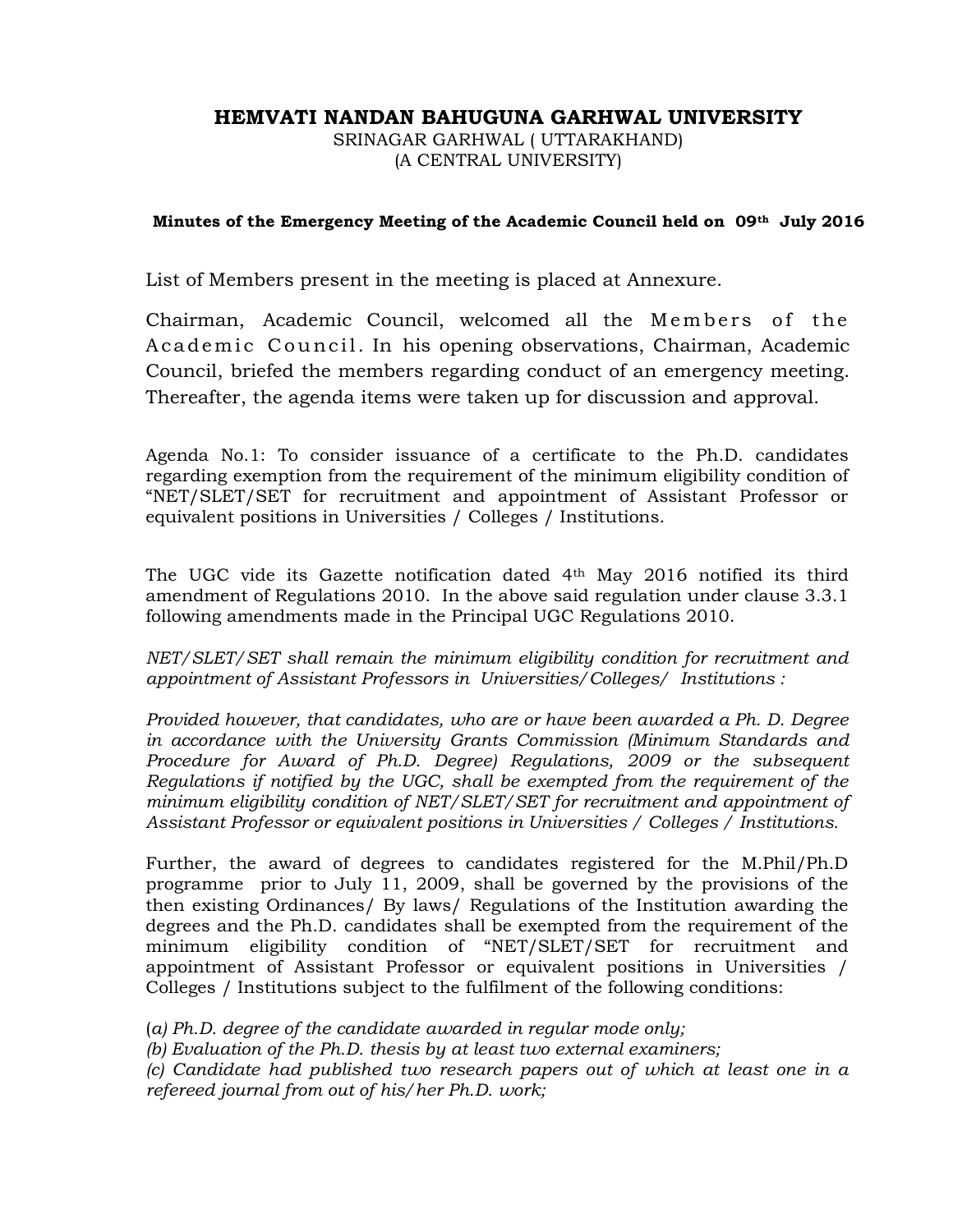(d) The candidate had presented two papers in seminars/conferences from out of his/her Ph.D. work; (e) Open Ph.D. viva-voce of the candidate had been conducted.

(a) to (e) as above are to be certified by the Vice- Chancellor/ Pro-Vice-Chancellor/ Dean (Academic Affairs)/Dean (University Instructions)"

 We have been receiving representations/ query from candidates for issue of such exemption certificate especially in view of nearly 2300 teaching posts advertised by the Public service Commission Uttar Pradesh for which last date of submission of application was 14<sup>th</sup> July 2016.

 In view of above it is proposed that the Council may decide regarding issuance of above Certificate to the D.Phil holders of the University.

Submitted for consideration.

#### Resolution:

The Council unanimously agreed that all the D.Phil Degrees have been awarded by the University following the provisions of the then existing Ordinances/ By laws/ Regulations of the University. The members also agreed that the University should issue a certificate to the candidates to those who will apply and have fulfilled the conditions as laid down in the UGC Regulations (3rd Amendment) as notified on 4th May 2016.

The Council examined all the five provisions as laid down in the above said UGC regulations vis-a vis with the ordinances of the University regarding fulfilment of the conditions. Considering the provision of the Ordinances, the Council resolved that in the University all the Doctor of Philosophy degrees have been awarded in regular mode as there was a provision of 200 days residency and a certificate has been issued by the concerned supervisor at the time of submission of Thesis; Evaluation of the thesis by at least two external examiners; Open Ph.D. viva-voce of the candidate had been conducted. Further the Council authorized the Chairperson of the Board of Studies to certify whether the Candidate had published two research papers out of which at least one in a refereed journal from out of his/her Ph.D. work and had presented two papers in seminars/conferences from out of his/her Ph.D. work as on date of application of the candidate. On receiving verification and recommendations from Chairperson of concerned Board of Studies, the candidate may apply through Joint Registrar (Academic) for counter signature of Vice-Chancellor. For uniformity, the concerned section may devise an application and format of issuing certificate.

#### 2. Any other emergency agenda with the permission of Chair.

i) To consider the recommendations of a committee framed for the Grievance Redressal of the Examination and Evaluation related works.